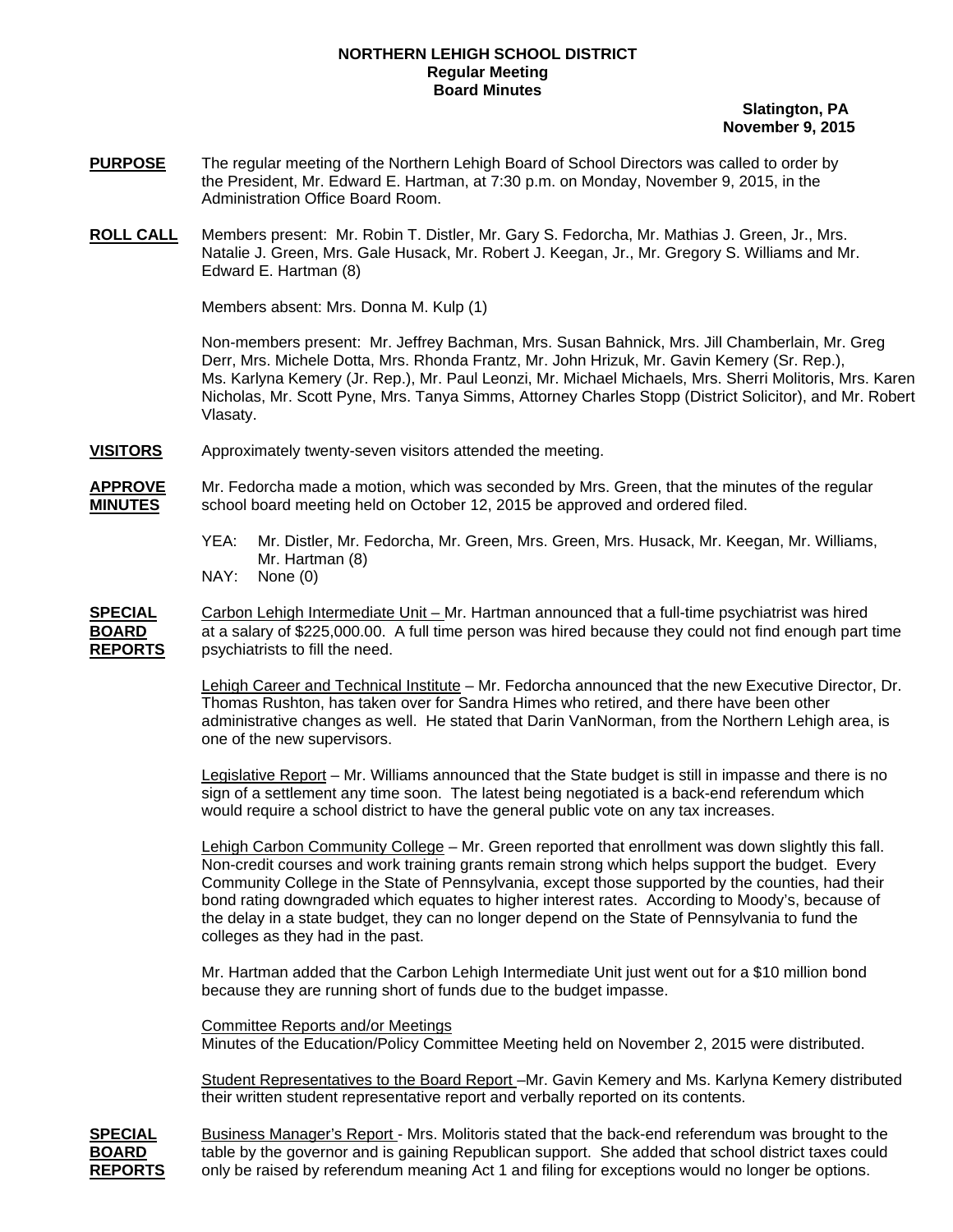**REPORTS** budget. **(cont.)**

**SPECIAL** Without those options and if a referendum is not passed to raise taxes, we would be looking at cutting **BOARD** programs (full-day kindergarten, transportation, sports) because it would be impossible to balance a

> Mrs. Molitoris reported that Northern Lehigh's bond rating has not changed by Moody's, but they have downgraded the State of Pennsylvania's rating.

 Mrs. Frantz reported that she attended a recent meeting on the Affordable Care Act. While changes may occur with a new President, they do not believe it will be abolished. Mrs. Frantz will keep the board posted on any changes.

Federal and Other Programs Update – Mrs. Karen A. Nicholas reported that the annual Barnes and Noble event will be held on November 10, 2015. This event is held to get our students excited about books and reading. Eric White, an illustrator, will be there as well.

Mrs. Nicholas stated that the School Performance Profile score for the 2014-2015 school year is 77.5. Last year it was 77.8. She reported that a number of factors make up the score: 80% of the score is the Keystone exams. Attendance rates, graduation rates, college readiness tests and industry standard based assessments comprise the rest of the score. Governor Wolf is hinting that there may be changes to the Keystone exams and SPP scores. The State is also re-examining the PSSAs which are administered in grades 3-8. PDE received a one year waiver from the USDE from using the PSSAs to rate schools and evaluate teachers.

Mrs. Nicholas stated that the Bulldog block was discussed extensively at the last Education/Policy committee meeting. Last spring, Administration was looking at ways to remediate students who did not pass the Keystone exams. PDE requires that any student who does not pass the Keystone exam, be remediated before they take the exam again. Students must take the Keystone exams twice before they take the Project based assessment which is a series of modules that takes many hours, and must be taken in order to graduate. The Bulldog block is a time period in the morning where students that need it, participate in remediation. Students that do not need to be remediated, have the opportunity to take a class of their choosing. There is a wide variety of courses to choose from, both rigorous and non-rigorous. A survey is being sent to students, teachers and parents allowing feedback on the program.

Mrs. Green commented that although things don't always go as planned on paper, the Bulldog Block is a good solution for remediation and it is also allowing a different interaction between students and teachers. She added that she believes that is good to have non-rigorous classes offered. Mrs. Green stated that this is also allowing students to communicate with each other at a different level which is solving some of the social problems facing our students.

Mr. Green thanked Mr. Michaels, the administrative team and the faculty for their efforts. He stated that our programs are working and our scores are reflecting that, as we are on the top half of surrounding districts. He also mentioned that he hopes the universal technology at the high school level is still being investigated. Mr. Michaels and Mr. Williams confirmed that it still being explored.

Mr. Keegan questioned whether any of the students or parents were involved in the planning of the Bulldog Block. Mrs. Nicholas replied that they were not. Mr. Keegan stated that some of the pitfalls could have been avoided if they had been included. Mr. Michaels added that the roll out was done poorly. Mr. Keegan stated that he understands that it is a pilot program, but the surveys should have been done last spring. Mr. Keegan suggested that Mrs. Nicholas and some of the administrators meet with parents and students for their input.

Mr. Williams stated that he believes that the Bulldog block is a great idea that was just implemented very poorly. He added that board members have already objected to some of the course offerings at the committee level. He stated that he has faith in the administration both here and the high school that any issues will be corrected with input from parents and students.

 Mrs. Tracy Merkle, Slatington Borough, stated that she has two children in the district and up until recently she was happy to say that she was an alumni of Northern Lehigh. She stated that not only should parents and students be involved in the input of Bulldog Block, but also teachers should be included. Mrs. Merkle asked Mr. Michaels if he knew the percent of students that need remediation because she heard it was about 2%. Mr. Michaels stated that the Bulldog Block is a pilot program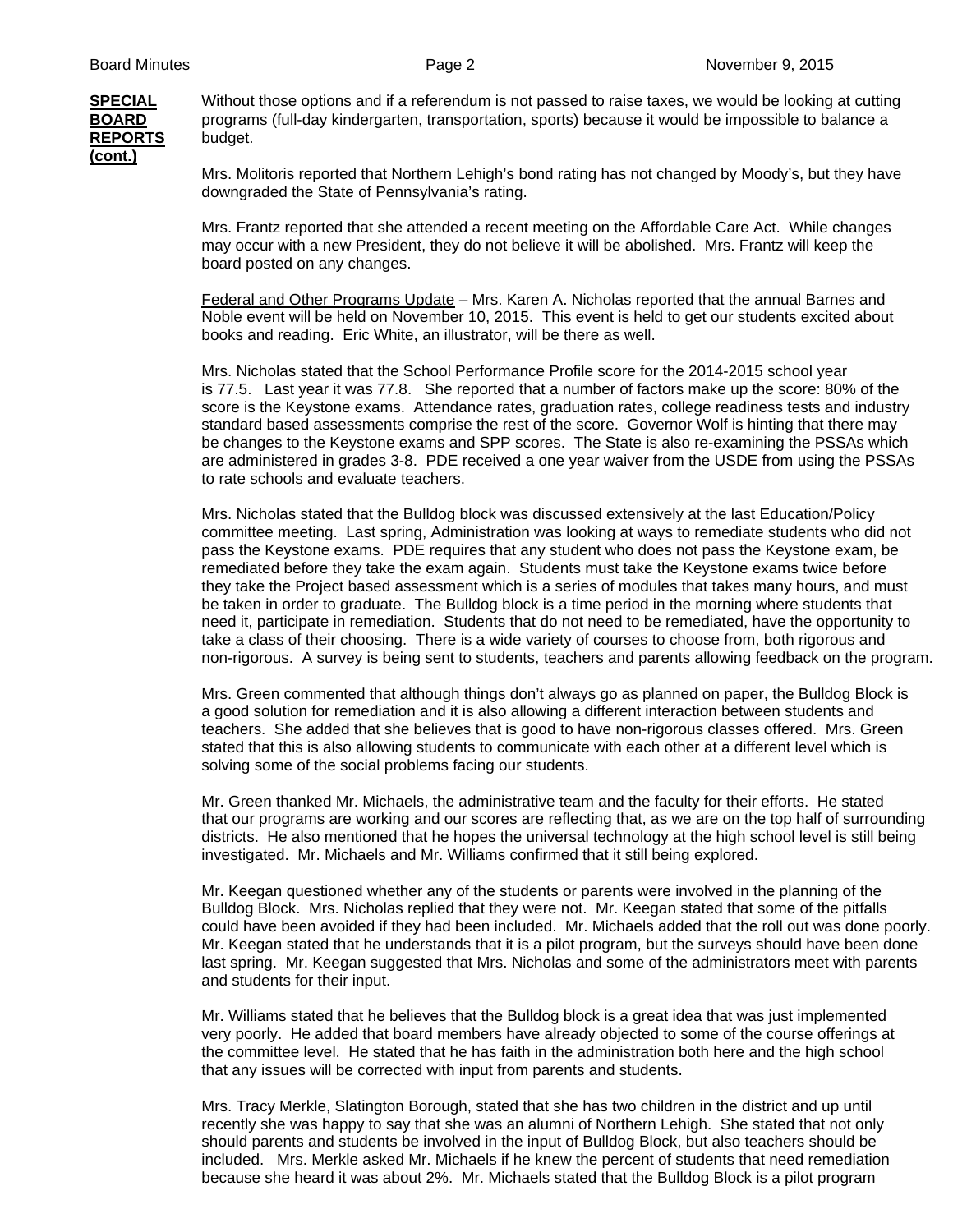which was created for remediation, enrichment and fun activities to get the students communicating **SPECIAL** and socializing. Mr. Vlasaty answered that 40% of the junior class needs remediation. Mr. Vlasaty **BOARD** stated that both freshman and sophomores do not need remediation. Mrs. Merkle stated that she is **REPORTS** concerned about the decline in educational opportunities offered to our children and she feels they are **(cont.)** not as prepared as possible for life as an adult in the workforce or as a student looking to attend higher level education. She cited examples of classes not being offered: Singles Life, SAT prep, Creative Writing and Public Speaking. For her child specifically, she stated that she finds it challenging to find any value in classes such as crafts and painting that don't interest her child and that are not going to help her become successful in her life goals. She went on to say that the elimination of the LCCC English course and replacing it with English IV does not assist students in gaining knowledge for use in the college setting. This class does not prepare students for college but prepares them to pass the Keystones. She stated that she can still enroll in LCCC and drive herself, but many people do not have that option. She went on to say that she understands that there were concerns with the LCCC professor not meeting the expectations of a great teacher, but even with an average teacher that class that would be more beneficial. We have bad teachers, bad professors, bad bosses, and bad co-workers and to thrive one has to learn how to adapt and deal with challenging situations; taking the option away does not teach any form of discipline, adaptability or provide keys to success. She added that the most disheartening concern for her this year is Bulldog Block. Taking away time from core classes and using the best time of the day to teach, in the morning, is very concerning. Having this block means 40 minutes a week of instructional time is lost for each core class! She added that she understands that it is to meant to help those that

> need remediation, but to take a small percent needing remediation and impact hundreds of kids is ridiculous. She stated that the best use of time for her child is study hall and now they are being removed and more non-value classes are being added. Instead of classes that don't get graded, maybe the time should be used to meet with teachers who can assist them. She stated that other districts she researched had their remediation around lunch time. Part of the time is for lunch and the other time they are assigned to a teacher who is their advisor. They either make up lab work, they see teachers for extra help, they attend club meetings, they go to the library, they have study hall or if they need it, they have remediation. Another district does remediation during the summer. She went on to say that although we can't afford multiple options, we should make sure the ones we have are the most beneficial for our students. Our mission statement states that we are looking to have all of our learners to become responsible, contributing citizens through challenging and evolving educational opportunities. She concluded by stating that

 she understands how education is challenging but she also believes we need to give our students every opportunity to be prepared so that they may be successful in their future endeavors.

Mr. Hartman thanked Mrs. Merkle. He acknowledged that Mrs. Merkle made a lot of good points and he agreed with some of them. Mr. Michaels added that some of the classes mentioned will not be offered because he does not agree with them either. He stated that this is a pilot program and we are working diligently on how it can be improved. Mr. Michaels agreed that it should not be taught first thing in the morning. Mr. Michaels added that the State is asking us to accomplish something while moving the target. Mr. Michaels agreed that the Bulldog block should have had a year of preparation and planning before it was introduced. Right now we are in the fixing mode and if it does not get fixed, we will come up with another idea. Northern Lehigh students are better than the test scores show. The teachers do a great job. Mr. Michaels stated that he appreciated the parents coming out and he apologized to all of the parents and students about how Bulldog Block was rolled out.

Mr. Williams stated that the board meeting is agenda driven and not necessarily the best format for an exchange of ideas. He stated that the Education/Policy committee, which is open to the public, meets the Monday before the board meeting at 5:30 p.m. except for December and July. Mr. Williams stated that he has been the chair of that committee for eight years and very few people from the public have ever attended. If you know you want to come and there is something you would like to discuss, he suggested that you email Mrs. Nicholas so she can be prepared.

 Superintendent's Report - Mr. Michaels introduced Mr. Jonathan DeFrain, High School Student Council Advisor. Mr. DeFrain thanked the board for allowing them to attend this evening and he introduced Student Council president, Rebecca Blocker, who gave a brief overview of events they held and that are planned for the rest of the school year.

 Mr. Michaels announced that American Education Week is November 16-20, 2015. Mr. Michaels thanked the parents, the School Board, the teaching staff and the support staff for their dedication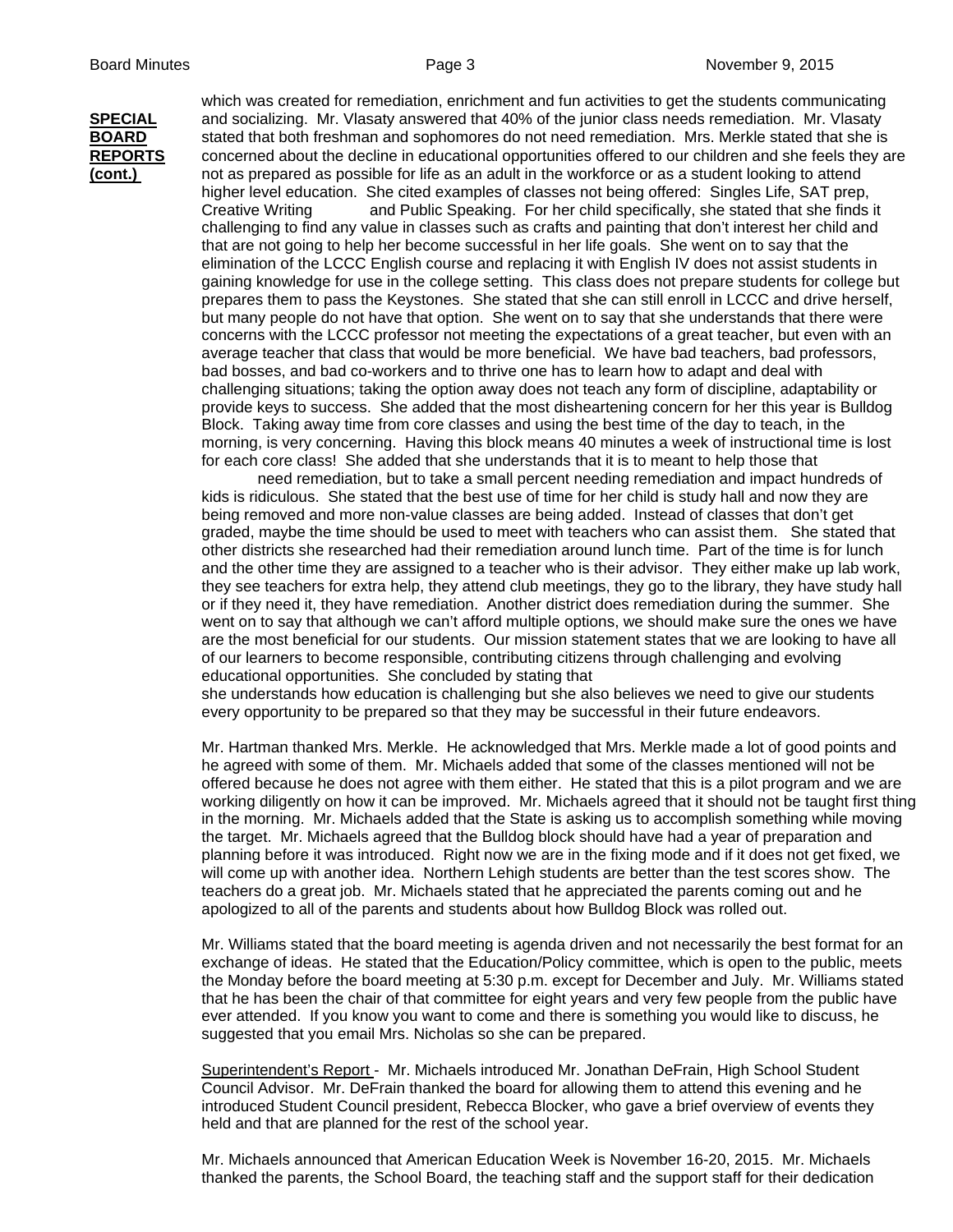to the students of this district.

**SPECIAL** Mr. Michaels asked Mr. Leonzi to expound on the recent donation of book bags. Mr. Leonzi explained **BOARD** that through collaboration with the ministerium, book bags filled with school supplies were disseminated **REPORTS** to students in need. In addition, if any child was interested in Boy Scouts and Girl Scouts and needed **(cont.)** assistance with the fees, the ministerium would cover the cost.

> Mr. Michaels reminded board members that Monday, December 7, 2015 is the next School Board Meeting beginning with a Reorganization meeting in the Board Room at 7:15PM. The Regular School Board Meeting will follow at 7:30PM.

> Mr. Michaels recognized Mr. Edward Hartman for eight years of service to the school board and presented him with a certificate. Mr. Michaels asked Mr. Hartman to accept a twelve years of service certificate for Mr. Raymond Follweiler, who passed away this summer, and share it with his family.

Mr. Hartman reported that an executive session was held prior to tonight's meeting to discuss personnel issues.

- **PERSONNEL** Mr. Fedorcha made a motion, which was seconded by Mr. Keegan, that the Board of Education approves the following personnel items:
- Appointment Approve the following individuals as District Wide permanent substitute teachers for the 2015- Instructional 2016 school year. They will be paid a daily per diem rate of \$120 and will receive district health benefits according to the Affordable Care Act regulations with co-payment amounts equivalent to that of district personnel.

 Sarah Fink Michelle McCormick Stephen Reimert Jo Leigh Sponsler\* **\* Pending Verification of Missing Personnel File Items**

| Appointment                  | Robert Reese*                                                                                                                                                                                                                                                                                                                                |  |                                                                                                                                                                  |            |  |  |
|------------------------------|----------------------------------------------------------------------------------------------------------------------------------------------------------------------------------------------------------------------------------------------------------------------------------------------------------------------------------------------|--|------------------------------------------------------------------------------------------------------------------------------------------------------------------|------------|--|--|
| Non-Instructio-              | Assignment:                                                                                                                                                                                                                                                                                                                                  |  | Second Shift Custodian Slatington Elementary School<br>replacing Beverly Rupert who retired.<br>\$9.00 Per Hour 2:30-11:00 p.m., 5 Days/Week<br>December 1, 2015 |            |  |  |
| nal                          | Salary:<br>Effective:                                                                                                                                                                                                                                                                                                                        |  |                                                                                                                                                                  |            |  |  |
|                              |                                                                                                                                                                                                                                                                                                                                              |  |                                                                                                                                                                  |            |  |  |
|                              | * Pending Verification of Missing Personnel File Items                                                                                                                                                                                                                                                                                       |  |                                                                                                                                                                  |            |  |  |
|                              | *60 Day probationary period ending January 29, 2016                                                                                                                                                                                                                                                                                          |  |                                                                                                                                                                  |            |  |  |
| Retirement<br>T. Lobach      | Accept the retirement resignation of Theresa Lobach from her position as Special Education<br>Teacher at Slatington Elementary School effective the end of the work day December 14, 2015.<br>At this time, she will begin her retirement from the Northern Lehigh School District after 30 years<br>of service.                             |  |                                                                                                                                                                  |            |  |  |
| Resignation<br>Co-Curricular | Accept the resignation of Maria Van Norman from her position as Cheerleading Advisor effective<br>at the end of the 2015-2016 football season. Stipend to be paid will be \$1,064.67.                                                                                                                                                        |  |                                                                                                                                                                  |            |  |  |
| Co-Curricular                | Megan Filchner*                                                                                                                                                                                                                                                                                                                              |  | Cheerleader Advisor - Shared Stipend                                                                                                                             | \$1,064.67 |  |  |
| Appointment                  | Tanya Ahner*                                                                                                                                                                                                                                                                                                                                 |  | Cheerleader Advisor - Shared Stipend                                                                                                                             | \$1,064.67 |  |  |
| 2015-2016                    | Henry Ojeda                                                                                                                                                                                                                                                                                                                                  |  | Middle School Co-ed Soccer Coach                                                                                                                                 | \$2,730.00 |  |  |
|                              | *Pending Verification of Missing Personnel File Items                                                                                                                                                                                                                                                                                        |  |                                                                                                                                                                  |            |  |  |
| Game<br>Workers<br>2015-2016 | Motion to appointment the following person as a Game Worker for the 2015-2016 school year.<br>Game Workers consist of ticket sellers and takers, game announcers, scoreboard operators,<br>timers, field judges, scorekeepers. Rate of pay is consistent with the rates approved on the<br>2015-2016 Supplementary Personnel Salary Schedule |  |                                                                                                                                                                  |            |  |  |
|                              | David Pristash*                                                                                                                                                                                                                                                                                                                              |  |                                                                                                                                                                  |            |  |  |
|                              | *Pending Verification of Missing Personnel File Items                                                                                                                                                                                                                                                                                        |  |                                                                                                                                                                  |            |  |  |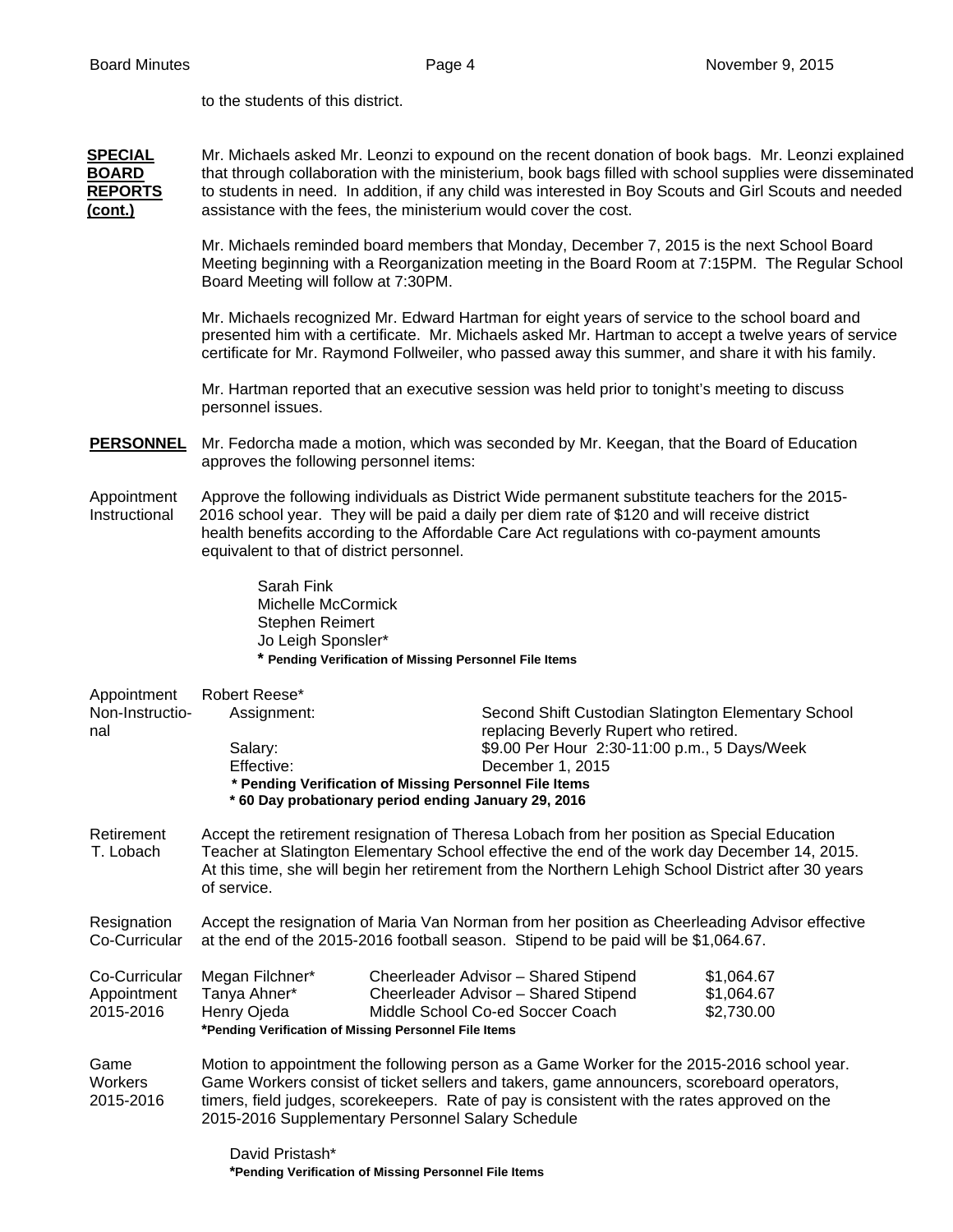| <b>PERSONNEL</b><br><u>(cont.)</u><br>Substitute-           | Approve the following substitute teachers for the 2015-2016 school year at the 2015-2016<br>substitute teacher rates as approved at the October 12, 2015 board meeting.                                                                                                                                                                                                                            |  |  |  |  |
|-------------------------------------------------------------|----------------------------------------------------------------------------------------------------------------------------------------------------------------------------------------------------------------------------------------------------------------------------------------------------------------------------------------------------------------------------------------------------|--|--|--|--|
| Instructional                                               | Jacqueline Gawronski* - Elementary K-6; School Counselor<br>Lee Ann De Angelis - CLIU Guest Teacher<br>Stephanie Funk - CLIU Guest Teacher<br>Vicki Kistler - CLIU Guest Teacher<br>Preston Kucsan - CLIU Guest Teacher<br>Shaun Midas - CLIU Guest Teacher<br>Ashley Smith - CLIU Guest Teacher<br>Denise VanSickle - CLIU Guest Teacher<br>*Pending Verification of Missing Personnel File Items |  |  |  |  |
| Substitute-<br>Non-<br>Instructional<br>Aides/<br>Secretary | Approve the following individuals as substitute secretaries or instructional aides for the 2015-2016<br>school year at the 2015-2016 substitute rate as approved on the Supplementary Personnel Salary<br>Schedule:<br>Davina Blose*<br>Jessica Jones*<br>Amanda Trelease*<br>Crystal Buck*<br>Kristin Garrison*<br>Janice Williams*<br>*Pending Verification of Missing Documents                 |  |  |  |  |
| Cafeteria<br>Workers                                        | Approve the following individuals as substitute cafeteria workers for the 2015-2016 school year<br>at the 2015-2016 substitute rate as approved on the Supplementary Personnel Salary Schedule:                                                                                                                                                                                                    |  |  |  |  |
|                                                             | Davina Blose*<br>Jessica Jones*<br>Crystal Buck*<br>Amanda Trelease*<br>Sabrina Clouse*<br>Janice Williams*<br>Kristin Garrison*<br>*Pending Verification of Missing Personnel File Items                                                                                                                                                                                                          |  |  |  |  |
| Custodians                                                  | Approve the following individuals as substitute custodians for the 2015-2016 school year at the 2015-<br>2016 substitute rate as approved on the Supplementary Personnel Salary Schedule:                                                                                                                                                                                                          |  |  |  |  |
|                                                             | Frank Stoss*<br>Eric Miedzwiecki*<br>Robert Reese*<br>Janice Williams*<br>*Pending Verification of Missing Personnel File Items                                                                                                                                                                                                                                                                    |  |  |  |  |
| Unpaid<br>Volunteers                                        | Approve the following unpaid volunteer aide in the Peters and Slatington Elementary Schools<br>for the 2015-2016 school year:                                                                                                                                                                                                                                                                      |  |  |  |  |
|                                                             | Sheila White*<br>*Pending Verification of Missing Documents                                                                                                                                                                                                                                                                                                                                        |  |  |  |  |
|                                                             | YEA:<br>Mr. Distler, Mr. Fedorcha, Mr. Green, Mrs. Green, Mrs. Husack, Mr. Keegan, Mr. Williams,<br>Mr. Hartman (8)<br>NAY:<br>None $(0)$                                                                                                                                                                                                                                                          |  |  |  |  |
| <b>POLICY</b>                                               | Mr. Williams made a motion, which was seconded by Mr. Fedorcha, that the Board of<br>Education approves the following policy items:                                                                                                                                                                                                                                                                |  |  |  |  |
| <b>Board Policy</b><br>First<br>Reading                     | Approve school board policy #304 - Programs - Merged Employee Section - Employment of<br>District Staff, as presented after first reading.                                                                                                                                                                                                                                                         |  |  |  |  |
|                                                             | Approve school board policy #317 - Merged Employee Section - Disciplinary Procedures, as<br>presented after first reading.<br>Approve school board policy #324 - Merged Employee Section - Personnel Files, as<br>presented after first reading                                                                                                                                                    |  |  |  |  |
|                                                             | Approve school board policy #331 – Merged Employee Section – Job Related Expenses, as<br>presented after first reading.                                                                                                                                                                                                                                                                            |  |  |  |  |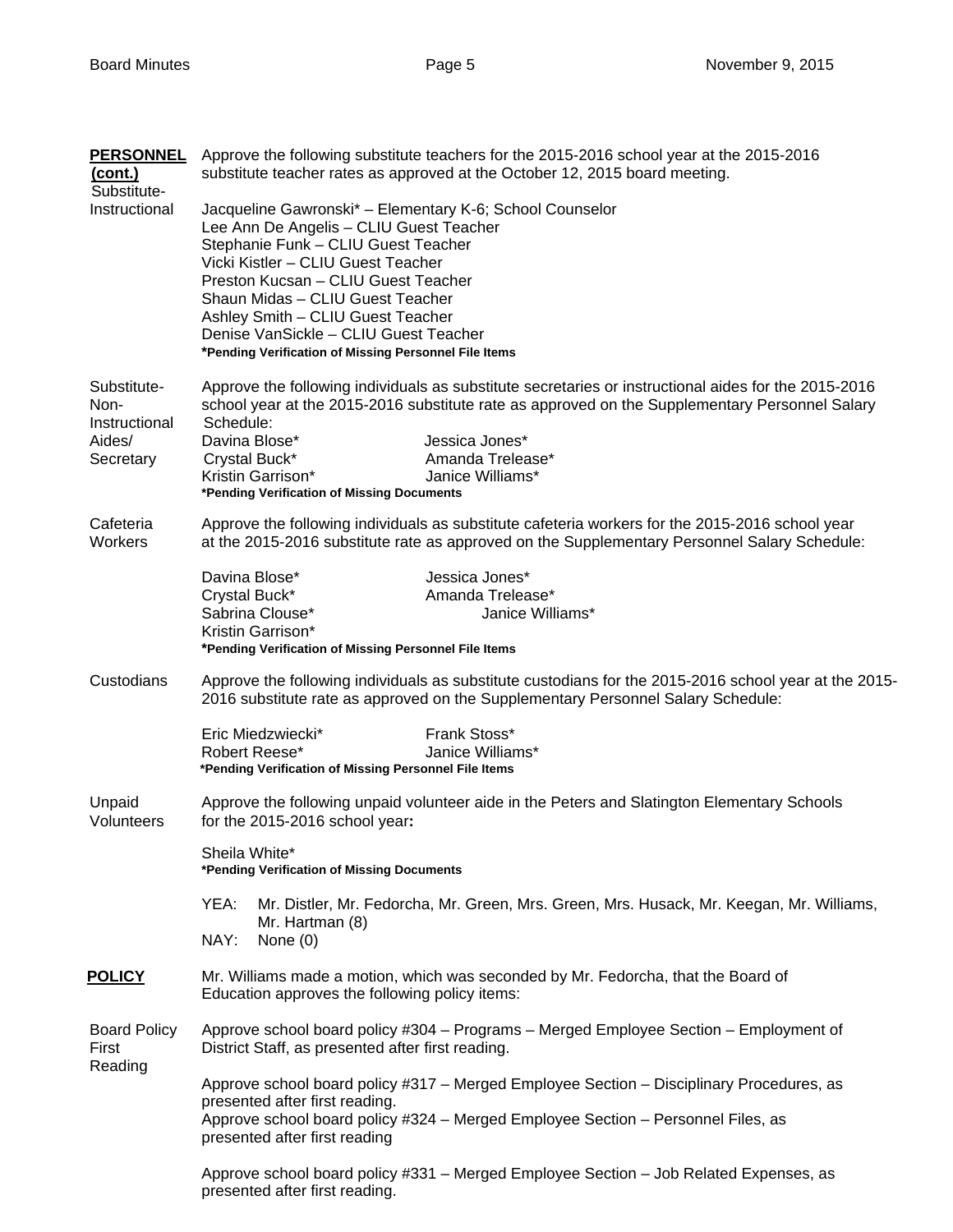| <b>POLICY</b><br>(cont.)                 | Approve school board policy #332 - Merged Employee Section - Working Periods, as presented<br>after first reading.<br>Approve school board policy #333 - Merged Employee Section - Professional Development, as<br>presented after first reading. |
|------------------------------------------|---------------------------------------------------------------------------------------------------------------------------------------------------------------------------------------------------------------------------------------------------|
|                                          | Approve school board policy #336 - Merged Employee Section - Personal Necessity Leave, as<br>presented after first reading.                                                                                                                       |
|                                          | Approve school board policy #337 - Merged Employee Section - Vacation, as presented after<br>first reading.                                                                                                                                       |
|                                          | Approve school board policy #338 - Merged Employee Section - Sabbatical Leave, as presented<br>after first reading.                                                                                                                               |
|                                          | Approve school board policy #341 - Merged Employee Section - Benefits for Part-Time<br>Employees, as presented after first reading.                                                                                                               |
|                                          | Approve school board policy #346 - Merged Employee Section - Workers' Compensation, as<br>presented after first reading.                                                                                                                          |
| <b>Board Policy</b><br>Second<br>Reading | Approve school board policy #137 - Programs - Home Education Programs, as presented after<br>second reading.                                                                                                                                      |
|                                          | Approve school board policy #138 - Programs - English as a Second Language/Bilingual<br>Education Programs, as presented after second reading.                                                                                                    |
|                                          | Approve school board policy #304.1 - Merged Employee Section - Conflict of Interest, as<br>presented after second reading.                                                                                                                        |
|                                          | Approve school board policy #311 – Merged Employee Section – Suspensions and Furloughs, as<br>presented after second reading.                                                                                                                     |
|                                          | Approve school board policy #318 - Merged Employee Section - Penalties for Tardiness,<br>as presented after second reading.                                                                                                                       |
|                                          | Approve school board policy #319 - Merged Employee Section - Outside Activities, as presented<br>after second reading.                                                                                                                            |
|                                          | Approve school board policy #320 - Merged Employee Section - Freedom of Speech In<br>Non-school Settings, as presented after second reading.                                                                                                      |
|                                          | Approve school board policy #321 - Merged Employee Section - Political Activities, as presented<br>after second reading.                                                                                                                          |
|                                          | Approve school board policy #322 - Merged Employee Section - Gifts, as presented after second<br>reading.                                                                                                                                         |
|                                          | Approve school board policy #323 - Merged Employee Section - Tobacco Use, as presented<br>after second reading.                                                                                                                                   |
|                                          | Approve school board policy #325 - Merged Employee Section - Dress and Grooming, as<br>presented after second reading.                                                                                                                            |
|                                          | Approve school board policy #326 - Merged Employee Section - Complaint Process, as<br>presented after second reading.                                                                                                                             |
|                                          | Approve school board policy #328 - Merged Employee Section - Compensation Plans/Salary<br>Schedules, as presented after second reading.                                                                                                           |

Approve school board policy #334 – Merged Employee Section – Sick Leave, as presented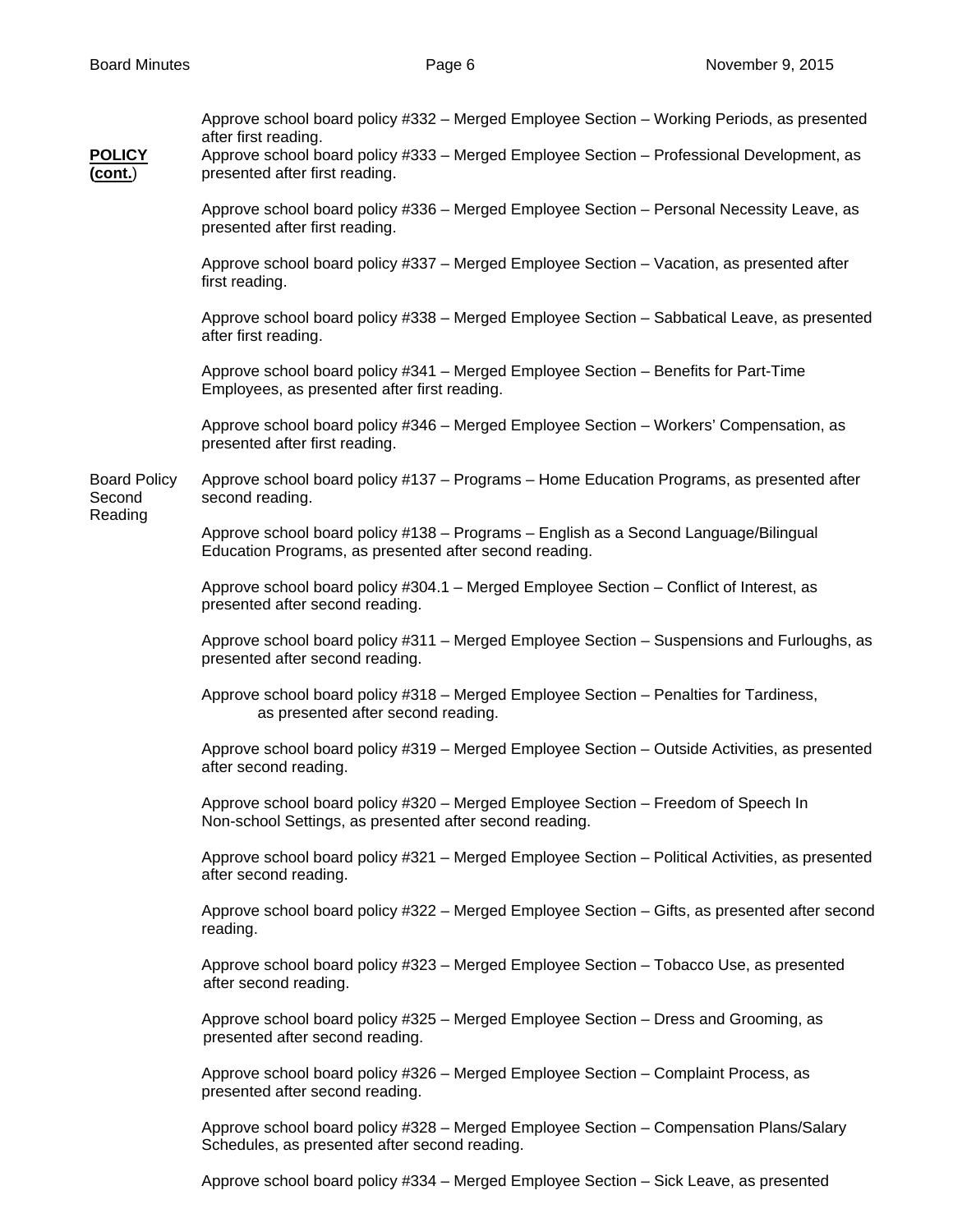2015-2016

**POLICY** Approve school board policy #335 – Merged Employee Section – Family and Medical Leaves,

after second reading.

| (cont.)                                                   | as presented after second reading.                                                                                                                                                                                                                                                            |  |  |  |  |
|-----------------------------------------------------------|-----------------------------------------------------------------------------------------------------------------------------------------------------------------------------------------------------------------------------------------------------------------------------------------------|--|--|--|--|
|                                                           | Approve school board policy #338.1 - Merged Employee Section - Compensated Professional<br>Leaves, as presented after second reading.                                                                                                                                                         |  |  |  |  |
|                                                           | Approve school board policy #339 - Merged Employee Section - Uncompensated Leave, as<br>presented after second reading.                                                                                                                                                                       |  |  |  |  |
|                                                           | Approve school board policy #342 – Merged Employee Section – Jury Duty, as presented after<br>second reading.                                                                                                                                                                                 |  |  |  |  |
|                                                           | Approve school board policy #343 - Merged Employee Section - Paid Holidays, as presented<br>after second reading.                                                                                                                                                                             |  |  |  |  |
|                                                           | Approve school board policy #349 - Merged Employee Section - Early Retirement Incentive (ERI),<br>as presented after second reading.                                                                                                                                                          |  |  |  |  |
|                                                           | Approve school board policy #918 - Community - Title I Parent Involvement, as presented after<br>second reading.                                                                                                                                                                              |  |  |  |  |
|                                                           | Mr. Distler, Mr. Fedorcha, Mr. Green, Mrs. Green, Mrs. Husack, Mr. Keegan, Mr. Williams, Mr.<br>YEA:<br>Hartman (8)<br>NAY: None (0)                                                                                                                                                          |  |  |  |  |
| <b>NEW</b><br><b>BUSINESS</b><br><b>ERIP</b><br>2015-2016 | Mr. Fedorcha made a motion, which was seconded by Mr. Williams, that the Board of Education<br>approves to adopt an Early Retirement Incentive Plan for all eligible professional employees, on<br>a voluntary basis for the 2015-2016 school year.                                           |  |  |  |  |
|                                                           | Roll call.<br>YEA:<br>Mr. Fedorcha, Mr. Keegan (2)<br>NAY:<br>Mr. Distler, Mr. Green, Mrs. Green, Mrs. Husack, Mr. Williams, Mr. Hartman (6)<br>Motion defeated.                                                                                                                              |  |  |  |  |
| <b>FINANCIAL</b>                                          | Mr. Hartman announced that item "G" will be voted on separately. Mr. Distler made a motion, which<br>was seconded by Mr. Fedorcha, that the Board of Education approves the following financial items:                                                                                        |  |  |  |  |
| Financial<br>Reports                                      | Approve the following financial reports:<br>General Fund Account month of July, August September and October, 2015<br>NLMS Student Activities Account months of July, August, & September, 2015<br>NLHS Student Activities and Scholarship Accounts months of July, August, & September, 2015 |  |  |  |  |
| List of<br><b>Bills</b>                                   | Approve the Following List of Bills:<br>General Fund months of October & November, 2015<br>Cafeteria Fund month of November, 2015<br>Capital Projects month of October, 2015<br>Refreshment Stand month of October, 2015                                                                      |  |  |  |  |

Salary Approve the 2015-2016 Northern Lehigh District Salary Schedule as presented. **Schedule** 

Resolution Approve the resolution directing Northampton County Tax Claim Bureau not to collect NC Tax delinquent taxes on behalf of Northern Lehigh School District as presented. Claim Bureau

| Resolution | Approve the resolution directing Lehigh County Tax Claim Bureau not to collect |
|------------|--------------------------------------------------------------------------------|
| LC Tax     | delinquent taxes on behalf of Northern Lehigh School District as presented.    |